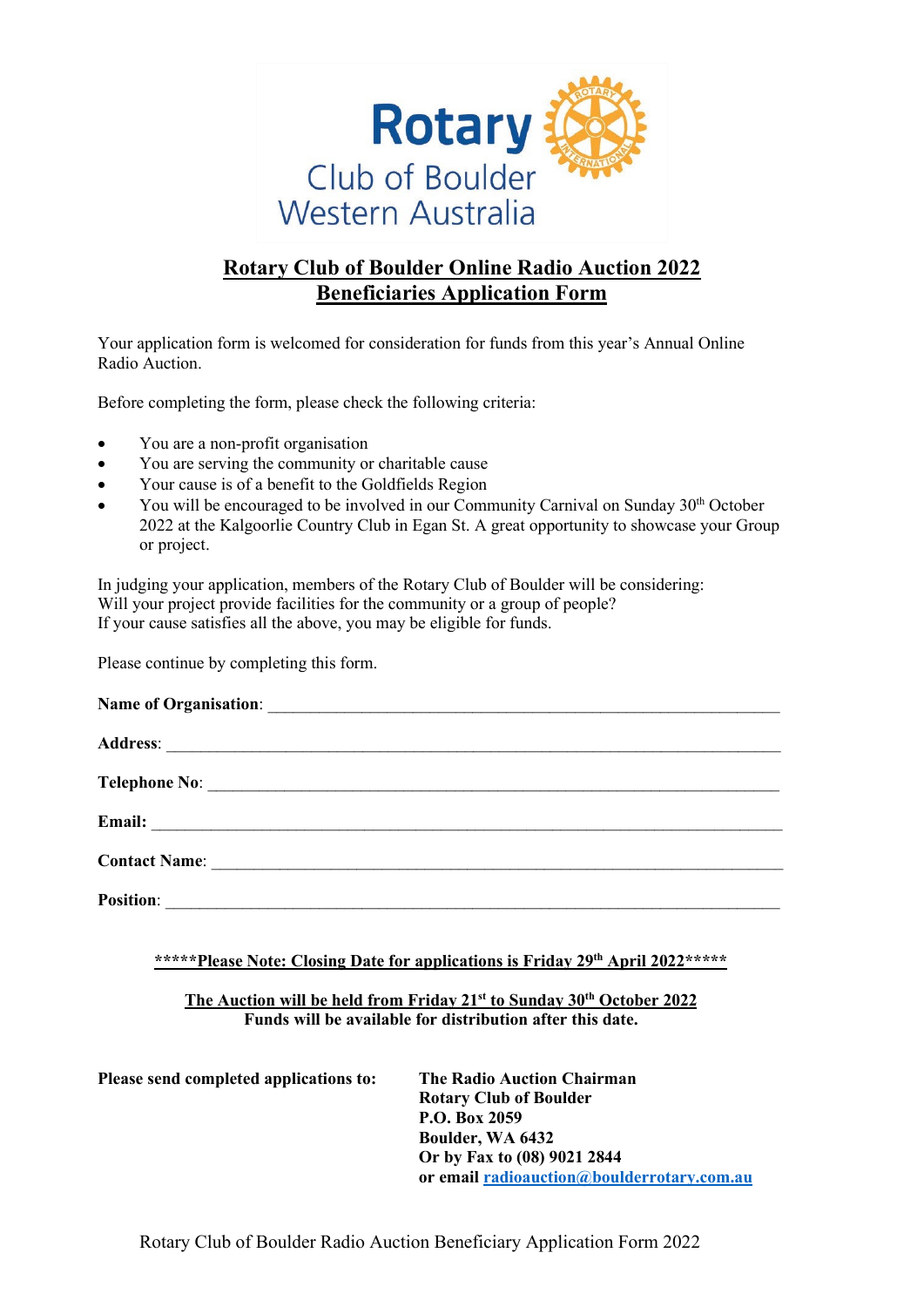| 1. |  |  |  |  | What is the main activity of your group/organisation? |
|----|--|--|--|--|-------------------------------------------------------|
|----|--|--|--|--|-------------------------------------------------------|

**2. How long has the organisation operated? (Background/History)**

**3. Has your organisation previously received funding from this or any other Rotary or service group?**

,我们也不会有一个人的人,我们也不会有一个人的人,我们也不会有一个人的人。""我们,我们也不会有一个人的人,我们也不会有一个人的人。""我们,我们也不会有一个人

**4. Current Sources of funding?** 

**5. Size of Organisation? (Local, State, National or International)** 

**6. Do you have an active committee and or paid staff? (details)**

## **Details of Project Requiring Funding**

| <b>Total cost of funding</b>  |  |
|-------------------------------|--|
| <b>Total Amount Requested</b> |  |
| Money already on hand         |  |